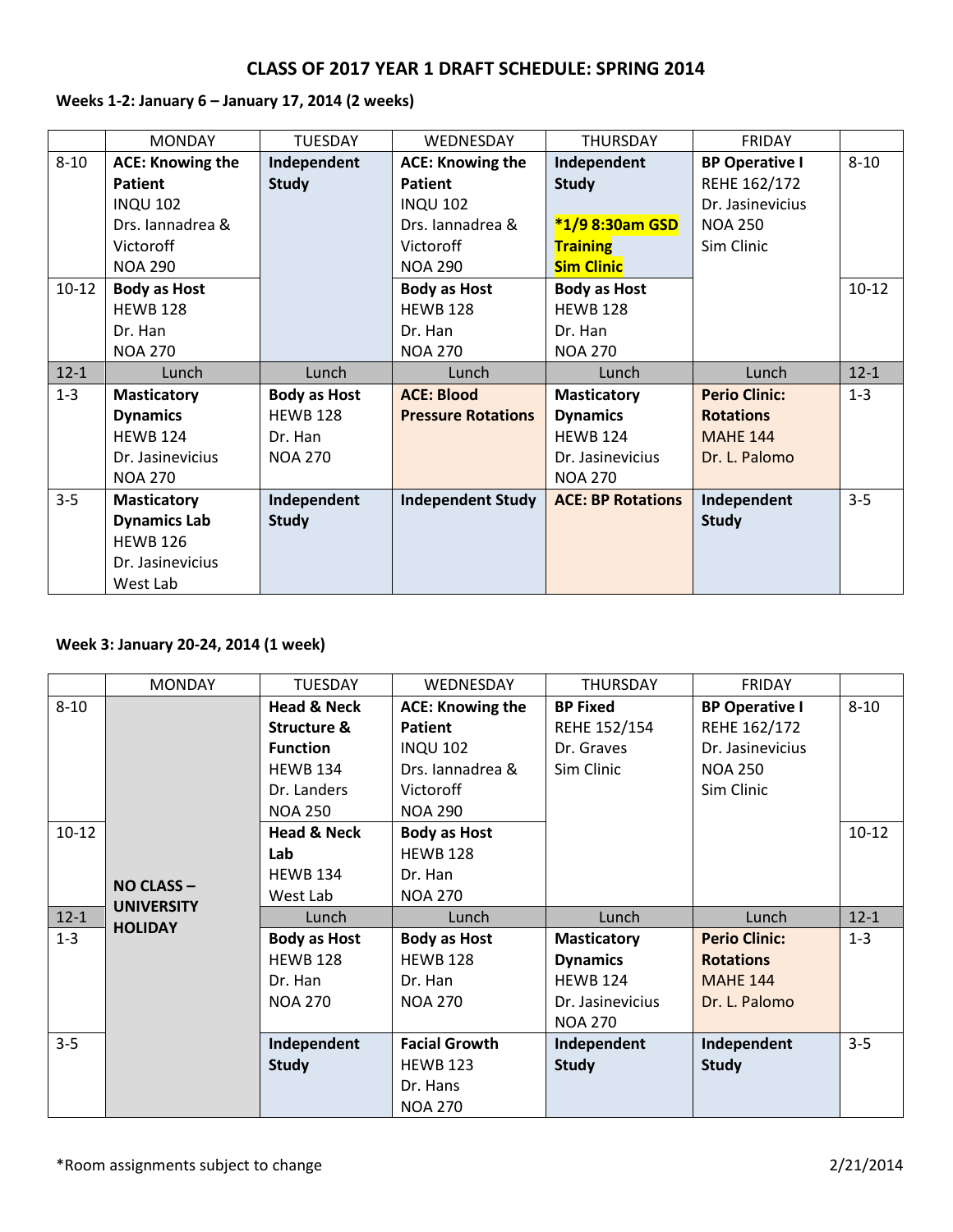# **Week 4: January 27-31, 2014 – ACE Healthy Smiles Sealant Program (1 week)**

# **Week 5: February 3-7, 2014 (1 week)**

|           | <b>MONDAY</b>           | <b>TUESDAY</b>         | <b>WEDNESDAY</b>        | <b>THURSDAY</b>      | <b>FRIDAY</b>                                     |          |
|-----------|-------------------------|------------------------|-------------------------|----------------------|---------------------------------------------------|----------|
| $8 - 10$  | <b>ACE: Knowing the</b> | <b>Head &amp; Neck</b> | <b>ACE: Knowing the</b> | <b>BP Fixed</b>      |                                                   | $8 - 10$ |
|           | <b>Patient</b>          | Structure &            | <b>Patient</b>          | REHE 152/154         |                                                   |          |
|           | <b>INQU 102</b>         | <b>Function</b>        | <b>INQU 102</b>         | Dr. Graves           |                                                   |          |
|           | Drs. Jannadrea &        | <b>HEWB 134</b>        | Drs. Jannadrea &        | Sim Clinic           |                                                   |          |
|           | Victoroff               | Dr. Landers            | <b>Victoroff</b>        |                      |                                                   |          |
|           | <b>NOA 290</b>          | <b>NOA 250</b>         | <b>NOA 290</b>          |                      | <b>NO CLASS - GIVE</b><br><b>KIDS A SMILE DAY</b> |          |
| $10 - 12$ | <b>Body as Host</b>     | <b>Head &amp; Neck</b> | <b>Body as Host</b>     |                      |                                                   | $10-12$  |
|           | <b>HEWB 128</b>         | Lab                    | <b>HEWB 128</b>         |                      | (PARTICIPATION                                    |          |
|           | Dr. Han                 | <b>HEWB 134</b>        | Dr. Han                 |                      | <b>MANDATORY)</b>                                 |          |
|           | <b>NOA 270</b>          | West Lab               | <b>NOA 270</b>          |                      |                                                   |          |
| $12 - 1$  | Lunch                   | Lunch                  | Lunch                   | Lunch                |                                                   | $12 - 1$ |
| $1 - 3$   | <b>Masticatory</b>      | <b>Body as Host</b>    | <b>Body as Host</b>     | <b>Masticatory</b>   |                                                   | $1 - 3$  |
|           | <b>Dynamics</b>         | <b>HEWB 128</b>        | <b>HEWB 128</b>         | <b>Dynamics</b>      |                                                   |          |
|           | <b>HEWB 124</b>         | Dr. Han                | Dr. Han                 | <b>HEWB 124</b>      | 2pm                                               |          |
|           | Dr. Jasinevicius        | <b>NOA 270</b>         | <b>NOA 270</b>          | Dr. Jasinevicius     | <b>Perio Clinic:</b>                              |          |
|           | <b>NOA 270</b>          |                        |                         | <b>NOA 270</b>       | <b>Rotations</b>                                  |          |
|           |                         |                        |                         |                      | <b>MAHF 144</b>                                   |          |
|           |                         |                        |                         |                      | Dr. L. Palomo                                     |          |
| $3 - 5$   | <b>Masticatory</b>      | Independent            | <b>Facial Growth</b>    | <b>Facial Growth</b> | <b>ACE: Oral Exam</b>                             | $3 - 5$  |
|           | <b>Dynamics Lab</b>     | <b>Study</b>           | <b>HEWB 123</b>         | <b>HEWB 123</b>      | <b>Rotations</b>                                  |          |
|           | <b>HEWB 126</b>         |                        | Dr. Hans                | Dr. Hans             |                                                   |          |
|           | Dr. Jasinevicius        |                        | <b>NOA 270</b>          | <b>NOA</b>           |                                                   |          |
|           | West Lab                |                        |                         |                      |                                                   |          |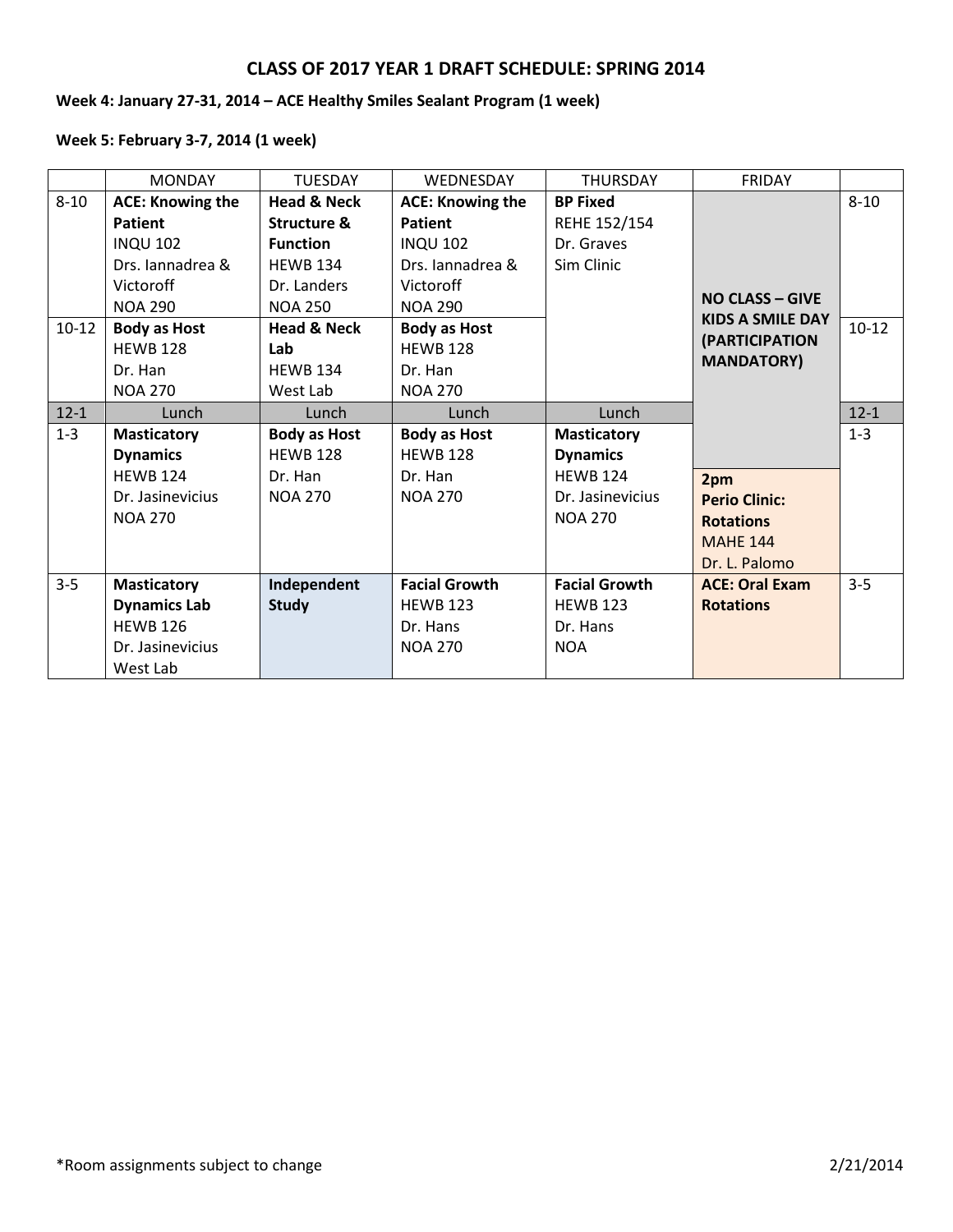# **Weeks 6-10: February 10 – March 14, 2014 (5 weeks)**

|                       | <b>MONDAY</b>                                                                                                                                                                                                                               | <b>TUESDAY</b>                                                                                                          | WEDNESDAY<br>3/5: Professionals<br><b>Day</b>                                                                                                                                       | <b>THURSDAY</b>                                                                                    | <b>FRIDAY</b>                                                                                                                                  |                     |
|-----------------------|---------------------------------------------------------------------------------------------------------------------------------------------------------------------------------------------------------------------------------------------|-------------------------------------------------------------------------------------------------------------------------|-------------------------------------------------------------------------------------------------------------------------------------------------------------------------------------|----------------------------------------------------------------------------------------------------|------------------------------------------------------------------------------------------------------------------------------------------------|---------------------|
| $8 - 10$<br>$10 - 12$ | <b>ACE: Knowing the</b><br><b>Patient</b><br><b>NOA 290</b><br>$*7:45$<br>Mt. Sinai Sim Ctr<br>$2/17$ : Group 1<br>$2/24$ : Group 3<br><b>Dental Materials</b><br><b>REHE 158</b><br>Dr. Hernandez<br><b>NOA 270</b><br><b>Body as Host</b> | <b>Head &amp; Neck</b><br><b>Structure &amp;</b><br><b>Function</b><br><b>HEWB 134</b><br>Dr. Landers<br><b>NOA 250</b> | <b>ACE: Knowing the</b><br><b>Patient</b><br><b>NOA 290</b><br>$*7:45$<br>Mt. Sinai Sim Ctr<br>2/19: Group 2<br><b>Body as Host</b><br><b>HEWB 128</b><br>Dr. Han<br><b>NOA 270</b> | <b>BP Fixed</b><br>REHE 152/154<br>Dr. Graves<br>Sim Clinic                                        | <b>BP Operative I</b><br>REHE 162/172<br>Dr. Jasinevicius<br><b>NOA 250</b><br>Sim Clinic<br>$*3/14$<br><b>Facial Growth</b><br><b>NOA 290</b> | $8 - 10$<br>$10-12$ |
|                       | <b>HEWB 128</b><br>Dr. Han<br><b>NOA 270</b>                                                                                                                                                                                                |                                                                                                                         |                                                                                                                                                                                     |                                                                                                    |                                                                                                                                                |                     |
| $12 - 1$              | Lunch                                                                                                                                                                                                                                       | Lunch                                                                                                                   | Lunch                                                                                                                                                                               | Lunch                                                                                              | Lunch                                                                                                                                          | $12 - 1$            |
| $1 - 3$               | <b>Masticatory</b><br><b>Dynamics</b><br><b>HEWB 124</b>                                                                                                                                                                                    | <b>Body as Host</b><br><b>HEWB 128</b><br>Dr. Han                                                                       | <b>Head &amp; Neck</b><br><b>HEWB 134</b><br>Dr. Landers                                                                                                                            | <b>Masticatory</b><br><b>Dynamics</b><br><b>HEWB 124</b>                                           | <b>Perio Clinic:</b><br><b>Rotations</b><br><b>MAHE 144</b>                                                                                    | $1 - 3$             |
|                       | Dr. Jasinevicius<br><b>NOA 270</b>                                                                                                                                                                                                          | <b>NOA 270</b>                                                                                                          | <b>NOA 270</b>                                                                                                                                                                      | Dr. Jasinevicius<br><b>NOA 270</b>                                                                 | Dr. L. Palomo                                                                                                                                  |                     |
| $3 - 5$               | <b>Masticatory</b><br><b>Dynamics Lab</b><br><b>HEWB 126</b><br>Dr. Jasinevicius<br>West Lab                                                                                                                                                | Independent<br><b>Study</b><br>*2/11 ACE<br>Lecture<br><b>NOA 31A</b>                                                   | 2/12<br><b>Facial Growth</b><br><b>HEWB 123</b><br>Dr. Hans<br><b>NOA 270</b><br>2/19, 2/26 & 3/12                                                                                  | 2/13 & 3/6<br><b>Facial Growth</b><br><b>HEWB 123</b><br>Dr. Hans<br><b>NOA 270</b><br>2/27 & 3/13 | 2/21, 2/28, 3/7,<br>3/14<br><b>ACE: Oral Exam</b><br><b>Rotations</b><br>2:30-4:30pm                                                           | $3 - 5$             |
|                       |                                                                                                                                                                                                                                             | <b>*3/4 Head &amp;</b><br><b>Neck Lab</b>                                                                               | <b>ACE: Oral Exam</b><br><b>Rotations</b>                                                                                                                                           | <b>ACE: Oral Exam</b><br><b>Rotations</b>                                                          |                                                                                                                                                |                     |

**SPRING BREAK: March 17-21, 2014**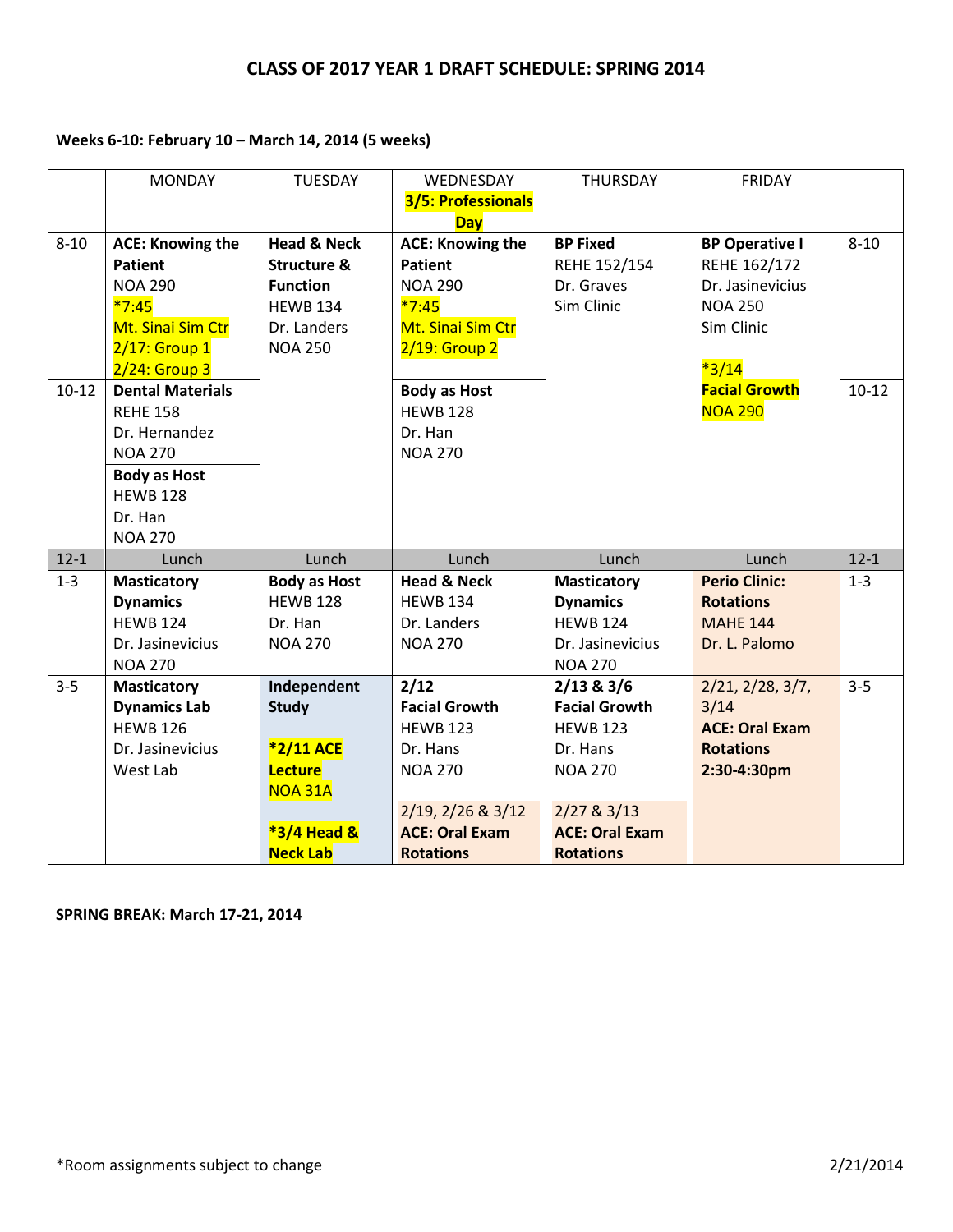# **Weeks 11-16: March 24 – May 2, 2014 (6 weeks)**

|           | <b>MONDAY</b>                       | <b>TUESDAY</b>         | WEDNESDAY               | <b>THURSDAY</b>    | <b>FRIDAY</b>          |          |
|-----------|-------------------------------------|------------------------|-------------------------|--------------------|------------------------|----------|
| $8 - 10$  | <b>ACE: Knowing the</b>             | <b>Head &amp; Neck</b> | <b>ACE: Knowing the</b> | <b>BP Fixed</b>    | <b>Head &amp; Neck</b> | $8 - 10$ |
|           | <b>Patient</b>                      | <b>Small Group</b>     | <b>Patient</b>          | REHE 152/154       | <b>Small Group</b>     |          |
|           | <b>INQU 102</b>                     | <b>HEWB 134</b>        | <b>INQU 102</b>         | Dr. Graves         | <b>HEWB 134</b>        |          |
|           | Drs. Iannadrea &                    |                        | Drs. Iannadrea &        | Sim Clinic         |                        |          |
|           | Victoroff                           | *3/25 Lab              | Victoroff               |                    | *3/28 Lecture          |          |
|           | <b>NOA 290</b>                      | *4/1 Lecture           | <b>NOA 290</b>          | $*4/3$             | <b>NOA 250</b>         |          |
|           |                                     | <b>NOA 250</b>         | Ends on 4/9             | Independent        |                        |          |
|           | $*7:45$                             |                        |                         | <b>Study</b>       | *4/4 Independent       |          |
|           | Mt. Sinai Sim Ctr                   |                        | $*7:45$                 |                    | <b>Study</b>           |          |
|           | 3/31: Group 1                       |                        | Mt. Sinai Sim Ctr       |                    |                        |          |
|           | 4/7: Group 3                        |                        | $4/2$ : Group 2         |                    |                        |          |
|           | *4/28 BP Fixed                      |                        |                         |                    |                        |          |
|           | <b>Sim Clinic</b>                   |                        |                         |                    |                        |          |
| $10 - 12$ | 3/24, 4/7, 4/14, 4/21               | <b>Head &amp; Neck</b> | <b>Body as Host</b>     |                    | <b>Head &amp; Neck</b> | $10-12$  |
|           | (Final Exam)                        | <b>Structure &amp;</b> | <b>HEWB 128</b>         |                    | <b>Structure &amp;</b> |          |
|           | <b>Facial Growth</b>                | <b>Function</b>        | Dr. Han                 |                    | <b>Function</b>        |          |
|           | <b>NOA 270</b>                      | <b>HEWB 134</b>        | <b>NOA 270</b>          |                    | <b>HEWB 134</b>        |          |
|           |                                     | Dr. Landers            |                         |                    | Dr. Landers            |          |
|           | 3/31                                | <b>NOA 250</b>         |                         |                    | <b>NOA 250</b>         |          |
|           | <b>Dental Materials</b>             |                        |                         |                    |                        |          |
|           | <b>Final Exam</b>                   |                        |                         |                    | *4/4 Independent       |          |
|           | Sim Clinic                          |                        |                         |                    | <b>Study</b>           |          |
|           |                                     |                        |                         |                    |                        |          |
|           | *4/28 BP Fixed<br><b>Sim Clinic</b> |                        |                         |                    |                        |          |
| $12 - 1$  | Lunch                               | Lunch                  | Lunch                   | Lunch              | Lunch                  | $12 - 1$ |
| $1 - 3$   | <b>Masticatory</b>                  | Independent            | <b>Head &amp; Neck</b>  | <b>Masticatory</b> | <b>Perio Clinic:</b>   | $1 - 3$  |
|           | <b>Dynamics</b>                     | <b>Study</b>           | <b>HEWB 134</b>         | <b>Dynamics</b>    | <b>Rotations</b>       |          |
|           | <b>HEWB 124</b>                     |                        | Dr. Landers             | <b>HEWB 124</b>    | <b>MAHE 144</b>        |          |
|           | Dr. Jasinevicius                    | $*4/1$                 | <b>NOA 270</b>          | Dr. Jasinevicius   | Dr. L. Palomo          |          |
|           | <b>NOA 270</b>                      | $(1-3pm)$              |                         | <b>NOA 270</b>     |                        |          |
|           |                                     | <b>Masticatory</b>     | $*3/26$                 | $*4/3$             | *4/4 Independent       |          |
|           |                                     | <b>Dynamics</b>        | <b>MANDATORY</b>        | Independent        | <b>Study</b>           |          |
|           |                                     | <b>Formative Exam</b>  | Interprofessional       | <b>Study</b>       |                        |          |
| $3 - 5$   | <b>Masticatory</b>                  | NOA 250 & 270          | <b>Education</b>        | Independent        | Independent            | $3 - 5$  |
|           | <b>Dynamics Lab</b>                 |                        | <b>Workshop</b>         | <b>Study</b>       | <b>Study</b>           |          |
|           | <b>HEWB 126</b>                     |                        | $2:30 - 5$ pm           |                    |                        |          |
|           | Dr. Jasinevicius                    |                        |                         | *3/27 Facial       |                        |          |
|           | West Lab                            |                        |                         | Growth             |                        |          |
|           |                                     |                        |                         |                    |                        |          |

# **FINAL EXAMS: May 5-9, 2014**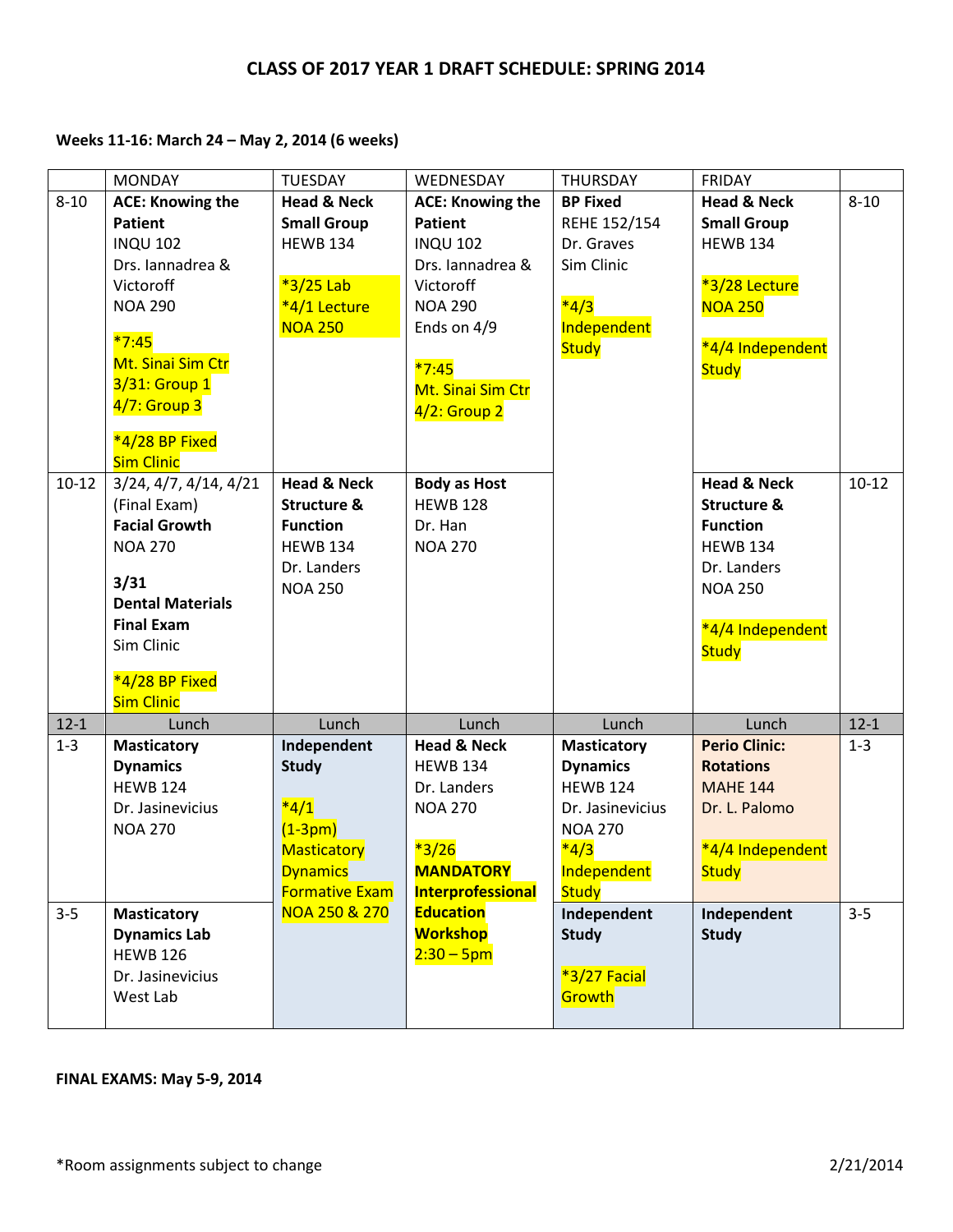#### **Weeks 1-8: January 6 – February 28, 2014 (8 weeks)**

|                | <b>MONDAY</b>                        | <b>TUESDAY</b>      | WEDNESDAY              | <b>THURSDAY</b>                         | <b>FRIDAY</b>                            |              |
|----------------|--------------------------------------|---------------------|------------------------|-----------------------------------------|------------------------------------------|--------------|
|                | Jan. 20 <sup>th</sup> : MLK, Jr. Day |                     |                        |                                         | Feb. 7 <sup>th</sup> : Give Kids a Smile |              |
| 8              | Pharmacology                         | <b>Endodontics</b>  | <b>Oral Pathology</b>  | <b>Radiology Rotations</b>              | Cariology                                | 8            |
|                | <b>REHE 254</b>                      | REHE 264/274        | <b>DSPR 234</b>        | $*1/9$ 8am - 12pm                       | <b>DSPR 236</b>                          |              |
|                | Dr. Siegel                           | Dr. Aminoshariae    | Dr. Hirsch             | <b>Radiology REHE 256</b>               | Dr. Narendran                            |              |
|                | <b>NOA 250</b>                       | <b>NOA 270</b>      | <b>NOA 250</b>         | Dr. Pinto                               | <b>NOA 31A</b>                           |              |
|                |                                      | Sim Clinic          |                        | <b>NOA 31A</b>                          |                                          |              |
|                |                                      |                     |                        | *2/6 Cariology                          | $*1/10$ 8am - 12pm                       |              |
|                |                                      |                     |                        | <b>NOA 270</b><br>*2/20 Radiology Final | Radiology REHE 256                       |              |
|                |                                      |                     |                        | Exam                                    | <b>NOA 31A</b>                           |              |
| 10             | <b>Pain Control</b>                  |                     | <b>Periodontics</b>    | Pharmacology                            | <b>Oral Pathology</b>                    | 10           |
|                | <b>REHE 252</b>                      |                     | <b>DSPR 232</b>        | <b>REHE 254</b>                         | <b>DSPR 234</b>                          |              |
|                | Dr. Schneider                        |                     | Dr. L. Palomo          | Dr. Siegel                              | Dr. Hirsch                               |              |
|                | <b>NOA 290</b>                       |                     | <b>NOA 290</b>         | <b>NOA 250</b>                          | <b>NOA 270</b>                           |              |
| 12             | Lunch                                | Lunch               | Lunch                  | Lunch                                   | Lunch                                    | 12           |
| $\mathbf{1}$   | <b>Partial Denture</b>               | <b>BP Esthetics</b> | <b>Partial Denture</b> | <b>BP Fixed</b>                         | <b>Admitting Rotations</b>               | $\mathbf{1}$ |
|                | Design                               | REHE 253/263        | Design                 | REHE 259/260                            | <b>*2/28 GSD Training</b>                |              |
| $\overline{3}$ | REHE 266/276                         | Dr. Assaf           | REHE 266/276           | Dr. Graves                              | <b>Periodontics Clinic</b>               | 3            |
|                | Dr. Tulunoglu                        | <b>NOA 31A</b>      | Dr. Tulunoglu          | <b>NOA 31A</b>                          | <b>MAHE 242</b>                          |              |
|                | <b>NOA 290</b>                       | Sim Clinic          | <b>NOA 290</b>         | Sim Clinic                              | <b>Radiology Rotations</b>               |              |
|                | Sim Clinic                           |                     | Sim Clinic             |                                         | <b>REHE 256</b>                          |              |

# **Weeks 9-16: March 3 – May 2, 2014 (8 weeks) SPRING BREAK: March 17-21, 2014**

|              | <b>MONDAY</b>          | <b>TUESDAY</b>       |                 | WEDNESDAY                  | <b>THURSDAY</b>                                   | <b>FRIDAY</b>                                        |              |
|--------------|------------------------|----------------------|-----------------|----------------------------|---------------------------------------------------|------------------------------------------------------|--------------|
|              |                        | $3/3$ to $4/1$       | 4/8 to 4/29     | <b>March 5th</b>           | April 3rd                                         | April 4 <sup>th</sup>                                |              |
|              |                        |                      |                 | <b>Professionals Day</b>   | <b>No Classes - WREB's</b><br>(Independent Study) | No Classes or Clinic - WREB's<br>(Independent Study) |              |
| 8            | Pharmacology           | <b>Endo</b>          | Independent     | <b>Oral Pathology</b>      | <b>Independent Study</b>                          | <b>Treatment Planning</b>                            | 8            |
|              | <b>REHE 254</b>        | <b>REHE</b>          | <b>Study</b>    | Dr. Hirsch                 | *3/6 Cariology Exam                               | <b>REHE 258</b>                                      |              |
|              |                        |                      |                 |                            | *4/10 Oral Path Exam                              |                                                      |              |
|              | Dr. Siegel             | 264/274              |                 | <b>NOA 250</b>             | *4/17 Tx Planning                                 | Dr. Fox                                              |              |
|              | <b>NOA 250</b>         | Dr.<br>Aminoshariae  | Princ. of       | <b>ACE: Family First</b>   | <b>NOA 250</b>                                    | <b>NOA 31A</b>                                       |              |
|              |                        | <b>NOA 270</b>       | <b>Medicine</b> | <b>Clinic Rotations</b>    | *4/24 Oral Path                                   |                                                      |              |
|              |                        |                      | Dr. Deak        | <b>MAHE 214</b>            | <b>NOA 250</b>                                    |                                                      |              |
| 10           | <b>Partial Denture</b> |                      | <b>NOA 270</b>  | Dr. Narendran              | Pharmacology                                      | <b>Oral Pathology</b>                                | 10           |
|              | Design                 |                      |                 |                            | <b>REHE 254</b>                                   | <b>DSPR 234</b>                                      |              |
|              | Dr. Tulunoglu          |                      | Independent     |                            | Dr. Siegel                                        | Dr. Hirsch                                           |              |
|              | <b>NOA 290</b>         |                      | <b>Study</b>    |                            | <b>NOA 250</b>                                    | <b>NOA 270</b>                                       |              |
| 12           | Lunch                  |                      | Lunch           | Lunch                      | Lunch                                             | Lunch                                                | 12           |
| $\mathbf{1}$ | <b>Partial Denture</b> | <b>BP Competency</b> |                 | <b>Intro to Pediatrics</b> | <b>BP Competency</b>                              | <b>Admitting Rotations</b>                           | $\mathbf{1}$ |
|              | Design                 | <b>REHE 268</b>      |                 | <b>REMA 270</b>            | <b>REHE 268</b>                                   |                                                      |              |
|              | REHE 266/276           | Dr. Assaf            |                 | Dr. Freudenberger          | Dr. Assaf                                         |                                                      |              |
|              | <b>NOA 290</b>         | <b>NOA 31A</b>       |                 | <b>NOA 290</b>             | <b>NOA 31A</b>                                    |                                                      |              |
| 3            | Sim Clinic             | Sim Clinic           |                 | <b>ACE: Family First</b>   | Sim Clinic                                        | <b>Periodontics Clinic</b>                           | 3            |
|              |                        |                      |                 | Dr. Narendran              |                                                   | <b>MAHE 242</b>                                      |              |
|              |                        |                      |                 | 3/5 NOA 290                |                                                   |                                                      |              |
|              |                        |                      |                 | <b>NOA 060</b>             |                                                   |                                                      |              |

#### **FINAL EXAMS: May 5-9, 2014**

\*Room assignments subject to change 2/21/2014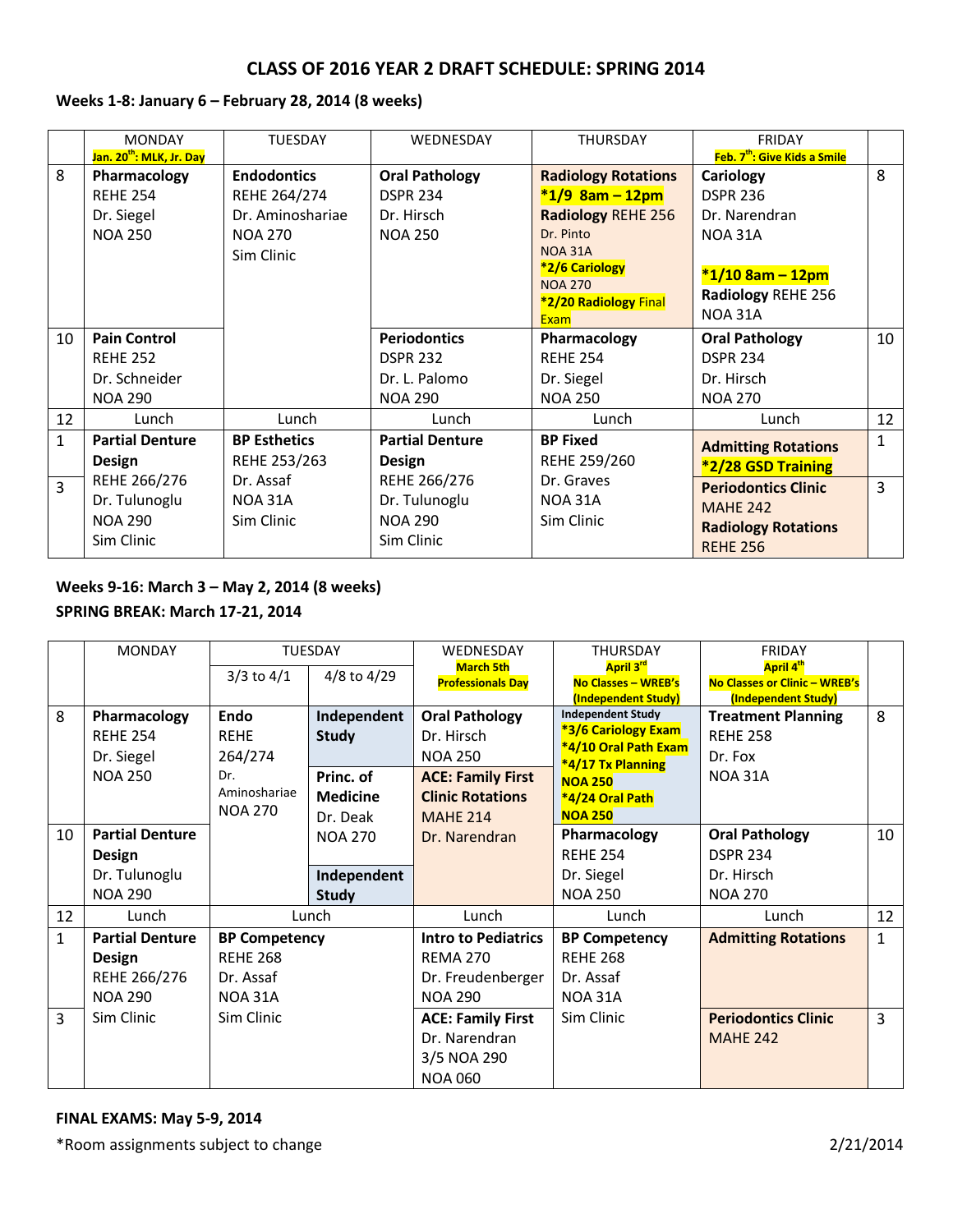|         | <b>MONDAY</b>                                   | <b>TUESDAY</b>        | <b>WEDNESDAY</b>                                                         | <b>THURSDAY</b>                         | <b>FRIDAY</b>            |         |
|---------|-------------------------------------------------|-----------------------|--------------------------------------------------------------------------|-----------------------------------------|--------------------------|---------|
|         | *1/20 - MLK, JR DAY                             |                       |                                                                          |                                         | *2/7 - GKASD             |         |
|         | <b>NO CLASS</b>                                 |                       |                                                                          |                                         | <b>NO CLASS</b>          |         |
| 8       | Princ. of OMFS II                               | <b>Fixed Prostho</b>  | <b>Fixed Prosthodontics</b>                                              | <b>Intro to Geriatric</b>               | <b>Oral Cancer Diag.</b> | 8       |
|         | <b>DSRE 370</b>                                 | <b>DSRE 374</b>       | <b>DSRE 374</b>                                                          | <b>Dentistry</b>                        | <b>DSPR 342</b>          |         |
|         | Dr. Quereshy                                    | Dr. Wang              | Dr. Wang                                                                 | <b>REMA 380</b>                         | Dr. S. Hirsch            |         |
|         | <b>NOA 270</b>                                  | <b>NOA 290</b>        | <b>NOA 270</b>                                                           | Dr. Rouman                              | <b>NOA 270</b>           |         |
| 9       | <b>Practice</b>                                 | Oral                  | Prof. Dev.                                                               | <b>NOA 250</b>                          | <b>Nutrition for</b>     | 9       |
|         | <b>Management I</b>                             | <b>Rehabilitation</b> | <b>LDRS 310</b>                                                          |                                         | <b>Dentistry</b>         |         |
|         | <b>LDRS 316</b>                                 | <b>REHE 350</b>       | Dr. Victoroff                                                            |                                         | <b>MAHE 340</b>          |         |
|         | Dr. Pavicic                                     | Dr. Graves            | <b>NOA 270</b>                                                           |                                         | Ms. Kavanagh             |         |
|         | <b>NOA 270</b>                                  | <b>NOA 290</b>        |                                                                          |                                         | <b>NOA 270</b>           |         |
| 10      | <b>Clinic</b>                                   | <b>Clinic</b>         | <b>Clinic</b>                                                            | <b>Clinic</b>                           | <b>Clinic</b>            | 10      |
|         |                                                 |                       |                                                                          | [Nitrous Oxide Clinic<br>by assignment] |                          |         |
| 12      | Lunch                                           | Lunch                 | Lunch                                                                    | Lunch                                   | Lunch                    | 12      |
| $1 - 5$ |                                                 |                       | <b>CLINIC</b>                                                            |                                         |                          | $1 - 5$ |
|         | Includes:                                       |                       |                                                                          |                                         |                          |         |
|         |                                                 |                       | General Practice Dentistry A & B (COMP 390 & 394, 1.5 credit hours each) |                                         |                          |         |
|         | Clinical Oral Surgery (COMP 358, 1 credit hour) |                       |                                                                          |                                         |                          |         |

### **Weeks 1-8: January 6 – February 28, 2014 (8 weeks)**

### **Weeks 9-16: March 3 – May 2, 2014 (8 weeks)**

# **SPRING BREAK: March 17-21, 2014**

**\*April 2nd PM Clinics Closed, April 3rd & 4th Clinics closed for SENIOR WREBs (Classes IN SESSION)**

|         | <b>MONDAY</b>       | <b>TUESDAY</b>                                  | <b>WEDNESDAY</b>                                                         | <b>THURSDAY</b>       | <b>FRIDAY</b>            |         |  |
|---------|---------------------|-------------------------------------------------|--------------------------------------------------------------------------|-----------------------|--------------------------|---------|--|
|         |                     |                                                 | *3/5 - PROF. DAY                                                         |                       |                          |         |  |
|         |                     |                                                 | <b>NO CLASS</b>                                                          |                       |                          |         |  |
| 8       | Princ. of OMFS II   | <b>Princ. of Medicine</b>                       | <b>Fixed Prosthodontics</b>                                              | Prof. Dev.            | <b>Oral Cancer Diag.</b> | 8       |  |
|         | <b>DSRE 370</b>     | <b>DSPR 344</b>                                 | <b>DSRE 374</b>                                                          | <b>LDRS 310</b>       | <b>DSPR 342</b>          |         |  |
|         | Dr. Quereshy        | Dr. Deak                                        | Dr. Wang                                                                 | Dr. Victoroff         | Dr. S. Hirsch            |         |  |
|         | <b>NOA 270</b>      | <b>NOA 290</b>                                  | <b>NOA 270</b>                                                           | <b>NOA 270</b>        | <b>NOA 270</b>           |         |  |
| 9       | <b>Practice</b>     | Oral                                            | <b>Nitrous Oxide &amp;</b>                                               | $*3/27, 4/3, 4/10$    | <b>Nutrition for</b>     | 9       |  |
|         | <b>Management I</b> | <b>Rehabilitation</b>                           | <b>Conscious Sedation</b>                                                | 7:30-9:45 Sim Center  | <b>Dentistry</b>         |         |  |
|         | <b>LDRS 316</b>     | <b>REHE 350</b>                                 | <b>DSRE 392</b>                                                          |                       | <b>MAHE 340</b>          |         |  |
|         | Dr. Pavicic         | Dr. Graves                                      | Dr. Rose                                                                 | *3/6 Geriatrics Final | Ms. Kavanagh             |         |  |
|         | <b>NOA 270</b>      | <b>NOA 290</b>                                  | <b>NOA 270</b>                                                           | <b>Exam</b>           | <b>NOA 270</b>           |         |  |
| 10      | <b>Clinic</b>       | <b>Clinic</b>                                   | <b>Clinic</b>                                                            | <b>Clinic</b>         | <b>Clinic</b>            | 10      |  |
|         |                     |                                                 |                                                                          | [Nitrous Oxide Clinic |                          |         |  |
|         |                     |                                                 |                                                                          | by assignment]        |                          |         |  |
| 12      | Lunch               | Lunch                                           | Lunch                                                                    | Lunch                 | Lunch                    | 12      |  |
| $1 - 5$ |                     |                                                 | <b>CLINIC</b>                                                            |                       |                          | $1 - 5$ |  |
|         | Includes:           |                                                 |                                                                          |                       |                          |         |  |
|         |                     |                                                 | General Practice Dentistry A & B (COMP 390 & 394, 1.5 credit hours each) |                       |                          |         |  |
|         |                     | Clinical Oral Surgery (COMP 358, 1 credit hour) |                                                                          |                       |                          |         |  |

#### **FINALS WEEK: May 5-9, 2014 (EMERGENCY CLINIC IN SESSION DURING FINAL EXAMS 9:30am-12:30pm)**